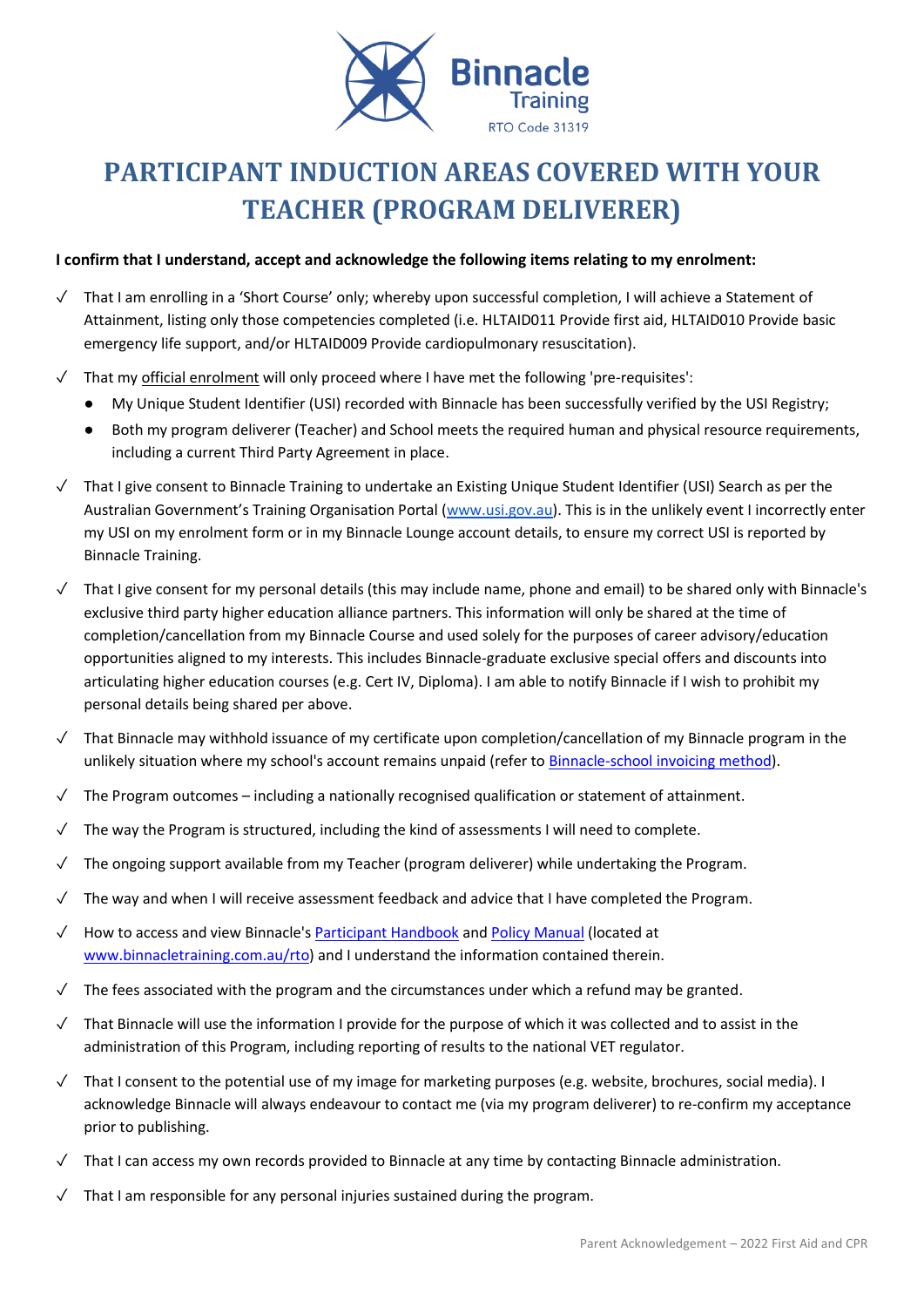

✓ That I am able to apply (by notifying my teacher) for Recognition of Prior Learning (RPL) if I feel I already demonstrate competence in one or more areas within this program.

## **PRIVACY NOTICE**

### **Why we collect your personal information**

As a Registered Training Organisation (RTO), we collect your personal information so we can process and manage your enrolment in a Vocational Education and Training (VET) course with us.

#### **How we use your personal information**

We use your personal information to enable us to deliver VET courses to you, and otherwise, as needed, to comply with our obligations as an RTO.

## **How we disclose your personal information**

We are required by law (under the *National Vocational Education and Training Regulator Act 2011* (Cth) (NVETR Act)) to disclose the personal information we collect about you to the National VET Data Collection kept by the National Centre for Vocational Education Research Ltd (NCVER). The NCVER is responsible for collecting, managing, analysing and communicating research and statistics about the Australian VET sector.

We are also authorised by law (under the NVETR Act) to disclose your personal information to the relevant state or territory training authority.

## **How the NCVER and other bodies handle your personal information**

The NCVER will collect, hold, use and disclose your personal information in accordance with the law, including the *Privacy Act 1988* (Cth) (Privacy Act) and the NVETR Act. Your personal information may be used and disclosed by NCVER for purposes that include populating authenticated VET transcripts; administration of VET; facilitation of statistics and research relating to education, including surveys and data linkage; and understanding the VET market.

The NCVER is authorised to disclose information to the Australian Government Department of Education, Skills and Employment (DESE), Commonwealth authorities, State and Territory authorities (other than registered training organisations) that deal with matters relating to VET and VET regulators for the purposes of those bodies, including to enable:

- administration of VET, including program administration, regulation, monitoring and evaluation;
- facilitation of statistics and research relating to education, including surveys and data linkage; and
- understanding how the VET market operates, for policy, workforce planning and consumer information.

The NCVER may also disclose personal information to persons engaged by NCVER to conduct research on NCVER's behalf.

The NCVER does not intend to disclose your personal information to any overseas recipients.

For more information about how the NCVER will handle your personal information please refer to the NCVER's Privacy Policy at [www.ncver.edu.au/privacy.](http://www.ncver.edu.au/privacy)

If you would like to seek access to or correct your information, in the first instance, please contact your RTO using the contact details listed below.

DESE is authorised by law, including the Privacy Act and the NVETR Act, to collect, use and disclose your personal information to fulfil specified functions and activities. For more information about how the DESE will handle your personal information, please refer to the DESE VET Privacy Notice at [https://www.dese.gov.au/national-vet-data/vet-privacy](https://www.dese.gov.au/national-vet-data/vet-privacy-notice)[notice.](https://www.dese.gov.au/national-vet-data/vet-privacy-notice)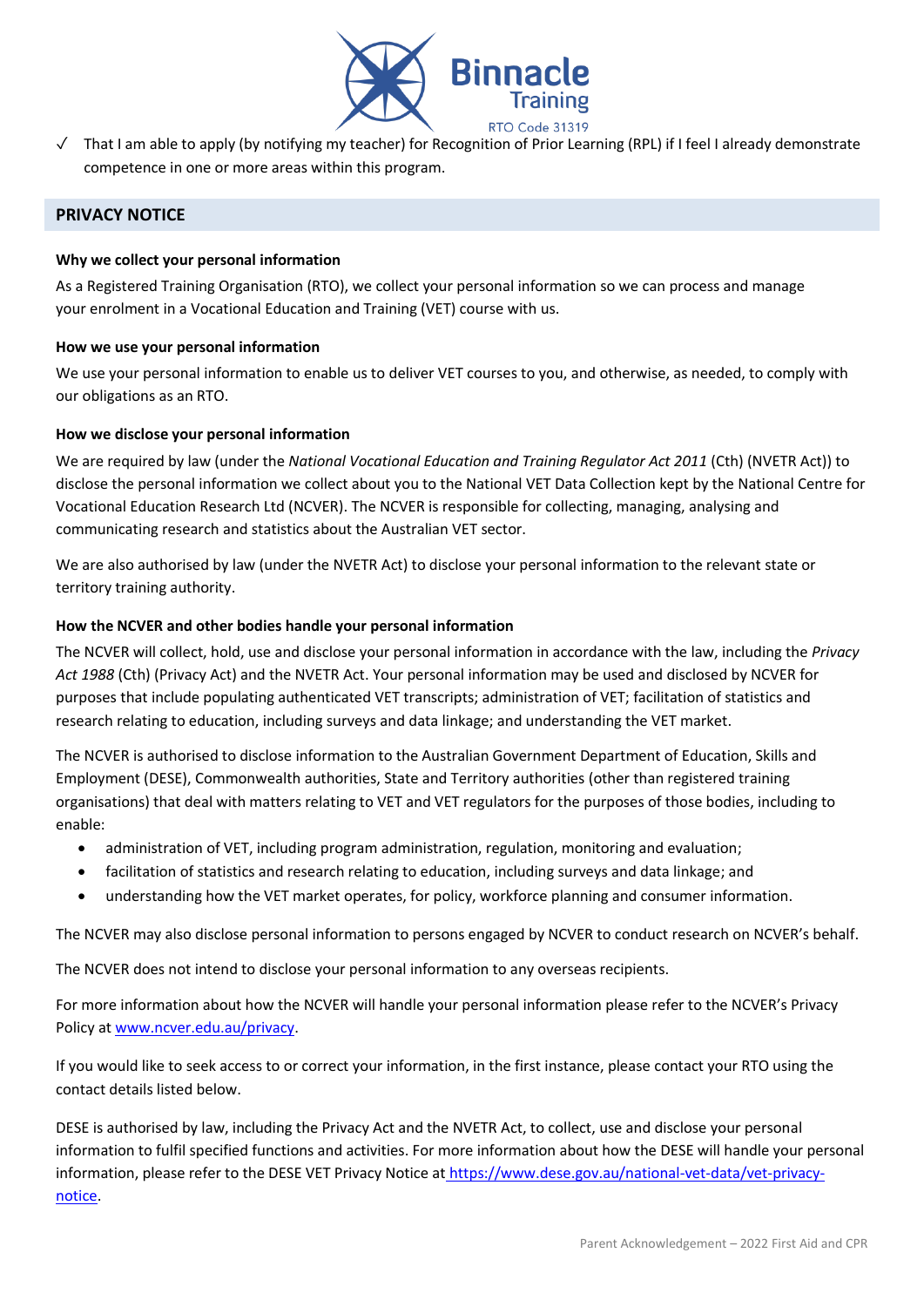

#### **Surveys**

You may receive a student survey which may be run by a government department or an NCVER employee, agent, thirdparty contractor or another authorised agency. Please note you may opt out of the survey at the time of being contacted.

#### **Contact information**

At any time, you may contact Binnacle Training to:

- request access to your personal information;
- correct your personal information;
- make a complaint about how your personal information has been handled; and
- ask a question about this Privacy Notice.

#### **BINNACLE TRAINING CONTACT DETAILS**

Email: [admin@binnacletraining.com.au](mailto:admin@binnacletraining.com.au)

Phone: 1300 303 715

To access Binnacle Training's Privacy Policy – Website visit [www.binnacletraining.com.au/privacy](http://www.binnacletraining.com.au/privacy)

To access Binnacle Training's Privacy and Personal Information Policy - visit <http://www.binnacletraining.com.au/rto> (Select: Policy Manual)

## **SERVICE AGREEMENT**

#### **Responsibilities of Binnacle, as the Registered Training Organisation (RTO):**

- Provide training that responds to the learning needs of all students and is relevant to the training program.
- Provide assessment that is flexible and fair, which meets the assessment criteria of the national training package.
- Identify and provide language, literacy and numeracy support to students as required.
- Recognise qualifications and statements of attainment that a student may present that has been issued by another RTO.
- Provide all training and assessment once a student enrols and commences in their training program. See Participant **[Handbook](http://www.binnacletraining.com.au/rto.php)** for further details.
- Consult with students and employers to gauge their satisfaction with services.
- Uphold our fees and refund policy and all other policies and procedures as outlined in the Binnacle [Policy Manual.](http://www.binnacletraining.com.au/rto.php)